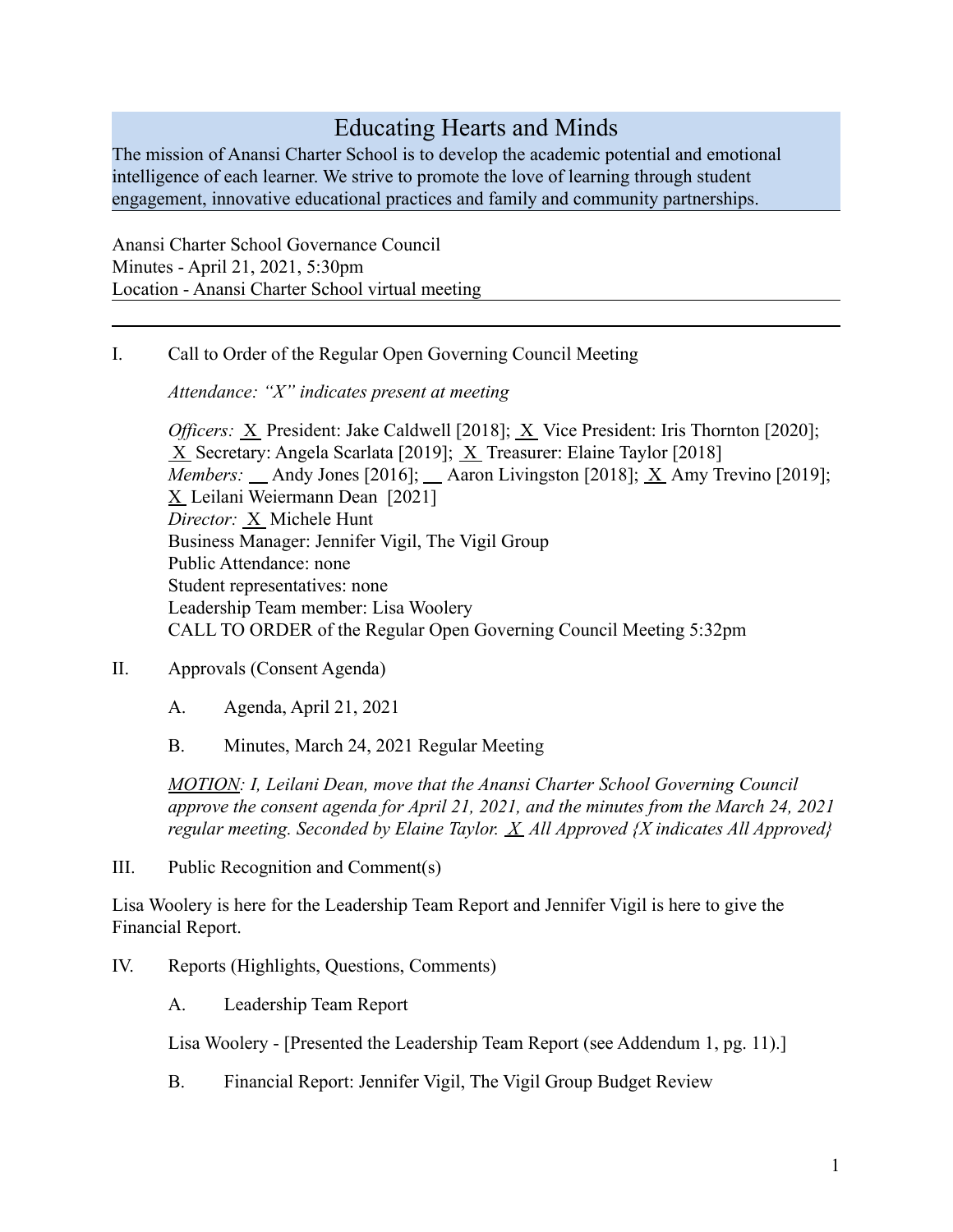#### 1. Budget Overview Summary Report

The revenue report shows what we have budgeted to receive and what we have actually received as of March  $31<sup>st</sup>$ , 2021. This month we received our monthly SEG as well as our rent from the Anansi Day School. We also received our IDEA-B, CARES Act, PSCOC Q3, and Medicaid Reimbursements.

The expenditure report now reflects what we have paid so far, what we are still planning to pay, and what's left of our budget. A majority of the school's funds and functions are positive. The functions that aren't will be cleaned up with BARs and then result as positive functions.

We can see in our check register report all the deposits and withdrawals for the month of March. This month we had \$216,117.22 in deposits and \$172,877.89 in withdrawals.

Next, we have our outstanding POs report as of April  $5<sup>th</sup>$ , 2021. There are no POs out of the norm and nothing to really make note of.

Lastly is our bank reconciliation. After all the deposits and withdrawals, the ending balance is \$501,942.55 which ties to the balance sheet.

2. BARs: Budget Adjustment Requests (action)

We discussed BARs #28-33.

BAR #076-006-2021-0028-IB – this BAR is per the award letter received from the District. Award amount is lower due to district withholding indirect costs. The amount is \$27,234.00.

BAR #076-006-2021-0029-I – this BAR is to budget for revenue received of \$12,868.00.

BAR #076-006-2021-0030-I – this BAR is to budget for revenue received of \$7,721.00.

BAR  $\#076-006-2021-0031-M$  – this BAR is to budget to match current expenditures. We are adding budget to another line item.

BAR  $\#076-006-2021-0032-T$  – this BAR is to match the budget to current expenditures. There is no effect on the CARES budget amount, we are just moving money around to prepare for our final reimbursement request, because you can't submit a reimbursement request with a negative function.

BAR #076-006-2021-0033-M – this BAR is to match the budget to current expenditures. Again no effect on the budget.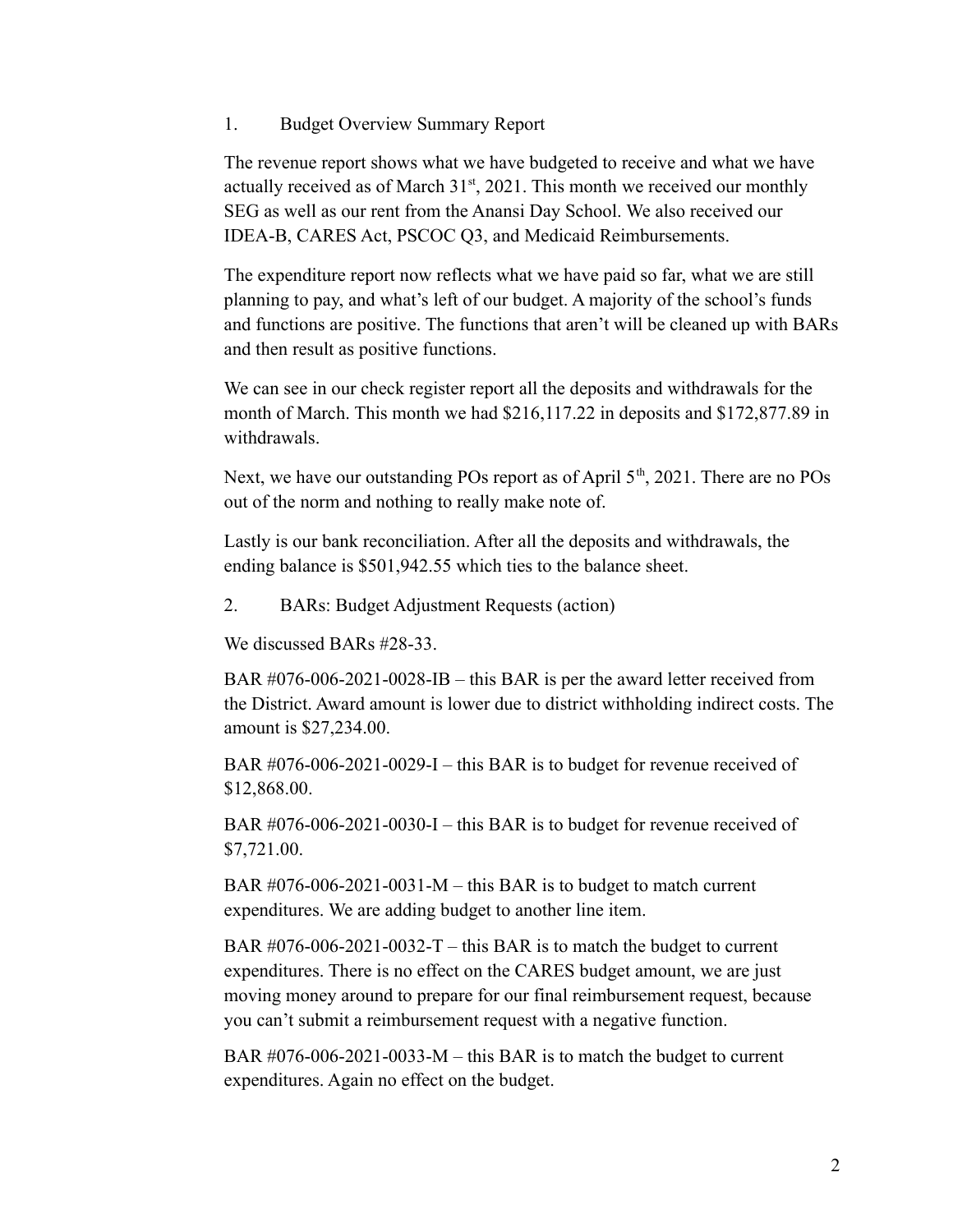Jake Caldwell - Is the entire BAR 28 for \$27,000? Has the 2% the District is withholding been taken out already? Is the 2% allowed by statute?

Michele Hunt - No, it is not allowed. It is fuzzy territory. The three district charters want to have a serious sit down with the District.

Jake Caldwell - Agreed. We should get clarification on that.

Michele Hunt - We are working on it and the district doesn't like us pushing on them about it.

*MOTION: I, Jake Caldwell, move that the Anansi Charter School Governance Council approve BARs #28-33. Amy Trevino seconded. X All Approved {X indicates All Approved}*

3. Part-time Employee Resolution (action)

Jennifer Vigil - This is to extend benefits to employees who work between 15-20 hours a week. If the board approves, the resolution would extend benefits to employees working 15 or more hours a week. The downside is they would get a lot of their paychecks taken out to pay their portion for the benefits.

Jake Caldwell - Michele do you recommend that we pass this resolution?

Michele Hunt - I do recommend you pass this. It is a significant cost to the school. But it is good to offer this option. It helps retain the 15-20 hour a week staff.

*MOTION: I, Amy Trevino, move that the Anansi Charter School Governance Council approve the Part-time Employee Resolution. Jake Caldwell seconded. X All Approved {X indicates All Approved}*

4. Audit Committee

Michele Hunt - It is posted on the state website. We had one audit finding. We had a really good audit. Maybe we should put a discussion of the audit report on next month's meeting agenda. [We all agreed to this.]

4. Budget Committee

Michele Hunt - We had a meeting today at 4:00. Lisa Woolery and Blue MacHardy from the staff, and Elaine Taylor from the governance council are on the committee. Jennifer and Mike reported that the PED has made some errors so we don't know our base budget amount for next year. Next meeting can focus on the budget. There are some encumbrances that can close, so the finance manager will know how much will carry over into next year. We need to gather all proposals for next year. We won't see an increase of cost from the Vigil group. CRSSER funds will fund a family navigator, SAT team negotiator, literacy tutor,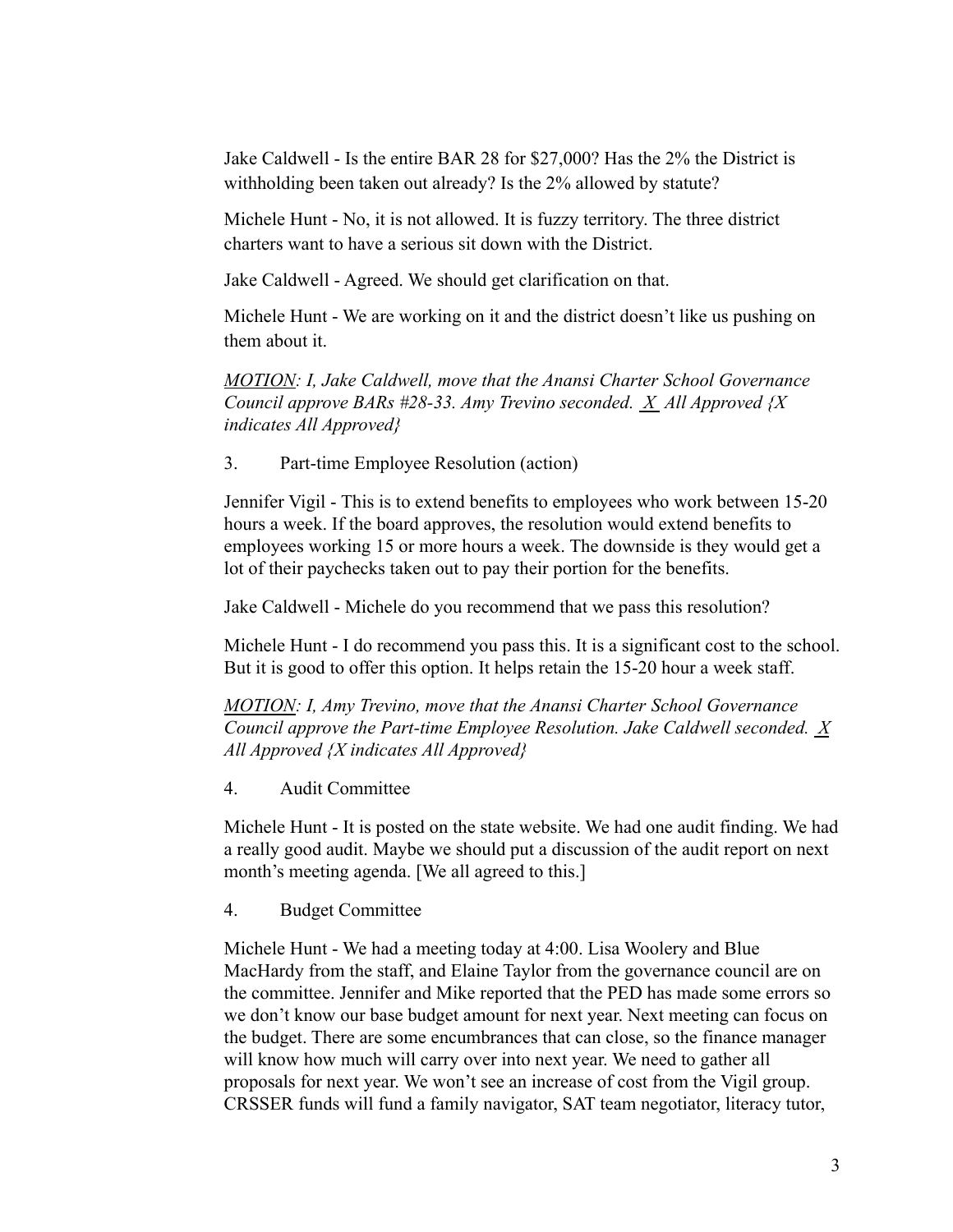and math tutor. I have some folks in mind for those positions. I'm hoping to extend some contracts into the new year. The rest of funds are for training, and adding a reading intervention program. Lease assistance won't be settled until the summer.

- C. Council Committee Reports
	- 1. Facility: Angela Scarlata/Michele Hunt

Michele Hunt - I just got an email during this meeting about the letter, Jake will explain in a minute. On Tuesday we got the next baby step towards the CO (certificate of occupancy) for the addition. We are getting the last smoke detector that was needed. We are on the list for the fire inspection but it is weeks out. We are about 240 days over the substantial completion date. The door hardware is all temporary so we can pass all inspections. We have the final hardware, and should install it before the CO. No work has been done for three months. The area is still blocked off to faculty and students. That's all that's happened except the email that Jake has sent the contractor.

Jake Caldwell - Pursuant to the construction contract, substantial completion was supposed to be achieved in October 2020. We are way over that date. In the contract there are liquidated damages that allows the owner to recover from delays if there are consequential losses from the delay. Alix [Henry], Michele, and I have been talking about how to get the most out of this. We've had conversations with the project manager and contractor. We put together a list of very helpful tasks that would help us complete the addition project. Are we as a governance council okay with pursuing the liquidated damages? They have been easy to work with lately, at first it was a bit harder. We just got an email from the contractor agreeing to the tasks.

Michele Hunt - What we were asking for help with is taking care of our punch list. Since we can't get a timeline on the CO, we can have a crew here. Not high cost items but it would ease the headaches of accomplishing those tasks.

Jake Caldwell - It's a gray area. Do we need governance council approval of this? If we do need approval, we can ask in the next meeting.

Leilani Dean - What I have heard from these reports is there are so many challenges and curve balls. Seems appropriate for you to ask. Thank you for hanging in there.

Jake Caldwell - It's been a game of patience. The quality is good. We will have a great space in the end.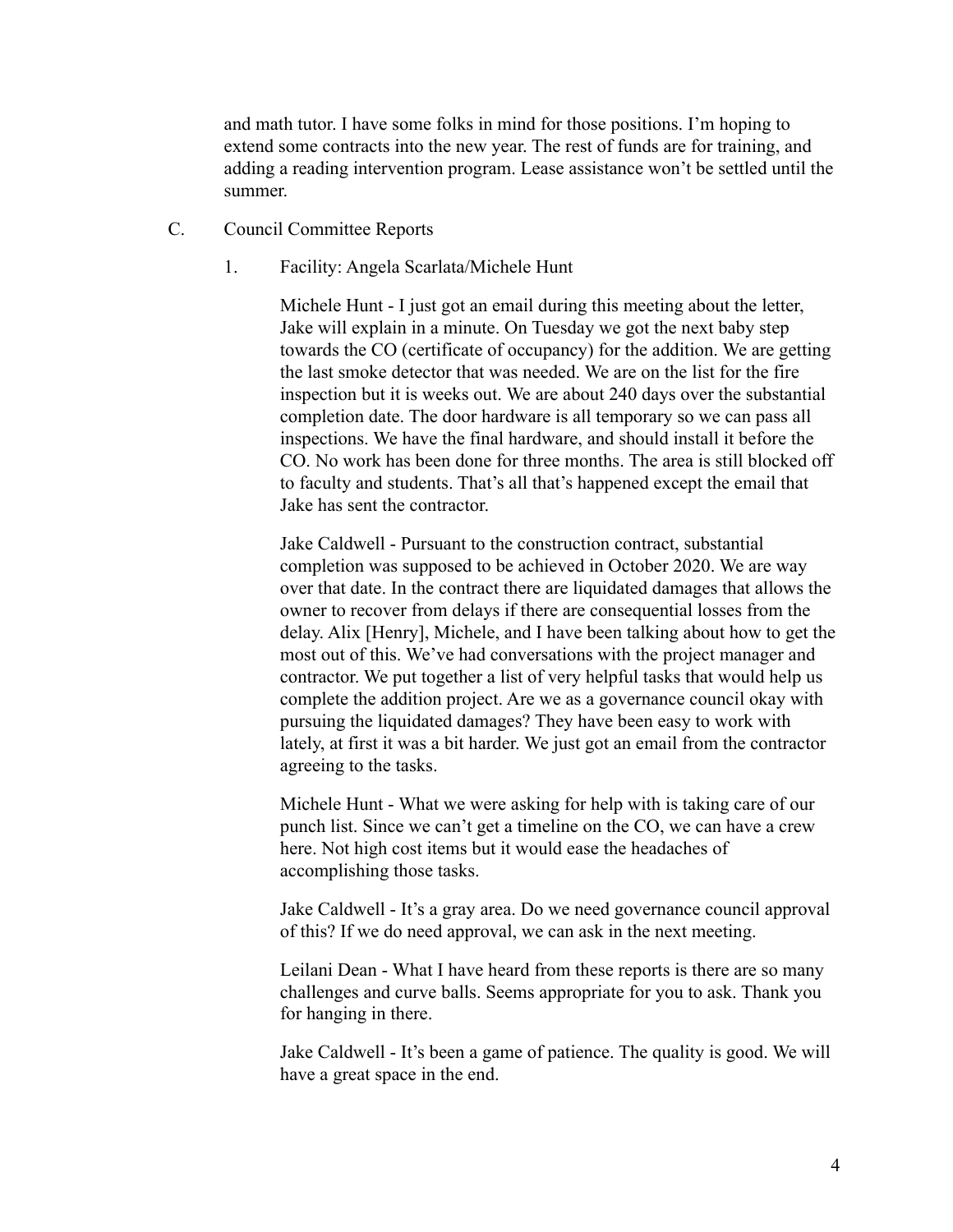- 2. Program: Michele Hunt
	- a) Update on school model

#### **Focus for remainder of this year:**

- Students regaining stamina for school day
- Student wellbeing, establishing classroom culture and routines
- Establish baseline for student learning through observation, assessment, and interactions.

#### **Professional development in June:**

- Addition of literacy intervention program for grades 4-8: Read 180 and System 44
- **Implementation Training: Ready Math Curriculum**
- Alignment of Instructional Scope: REading K-8 using priority standards by grade level
- **EOY Data Review.**

## **Targets with Federal Funds to Accelerate Learning:**

- Increase size of trained team for early literacy to work in smaller instructional groups in grades K-3 with targeted/differentiated instruction
- Implement Read 180/System 44: add a support person to assist with interventions

Add a family navigator (social worker/counselor) to assist with timely support to families and SAT process.

## **Fall Balanced Assessment Plan:**

- Administer IReady: Math K-8, Reading: 2-8
- IStation: K-2
- IMSSA: Reading  $&$  math in fall: 3-8 to set baseline for state standardized test readiness.

**Calendar Committee:** Plan to meet on three consecutive Tuesdays after school beginning April 27th, May 4th, May 11th to establish the 2021-22 calendar. Three meetings should be enough to set up a calendar plan. [Amy Trevino volunteered.]

**Summer:** Partner with EVTA to provide targeted tutoring for our most in need students to support learning needed for Fall 2021.

I help with drop off and pick up and help in the classroom when the teachers need it as a fill in role. It has not allowed me to be in an instructional leadership role.

Leilani Dean - I'm wondering if, moving forward, it is required to provide services for remote learners? To look at that, do we have staff available to meet those needs?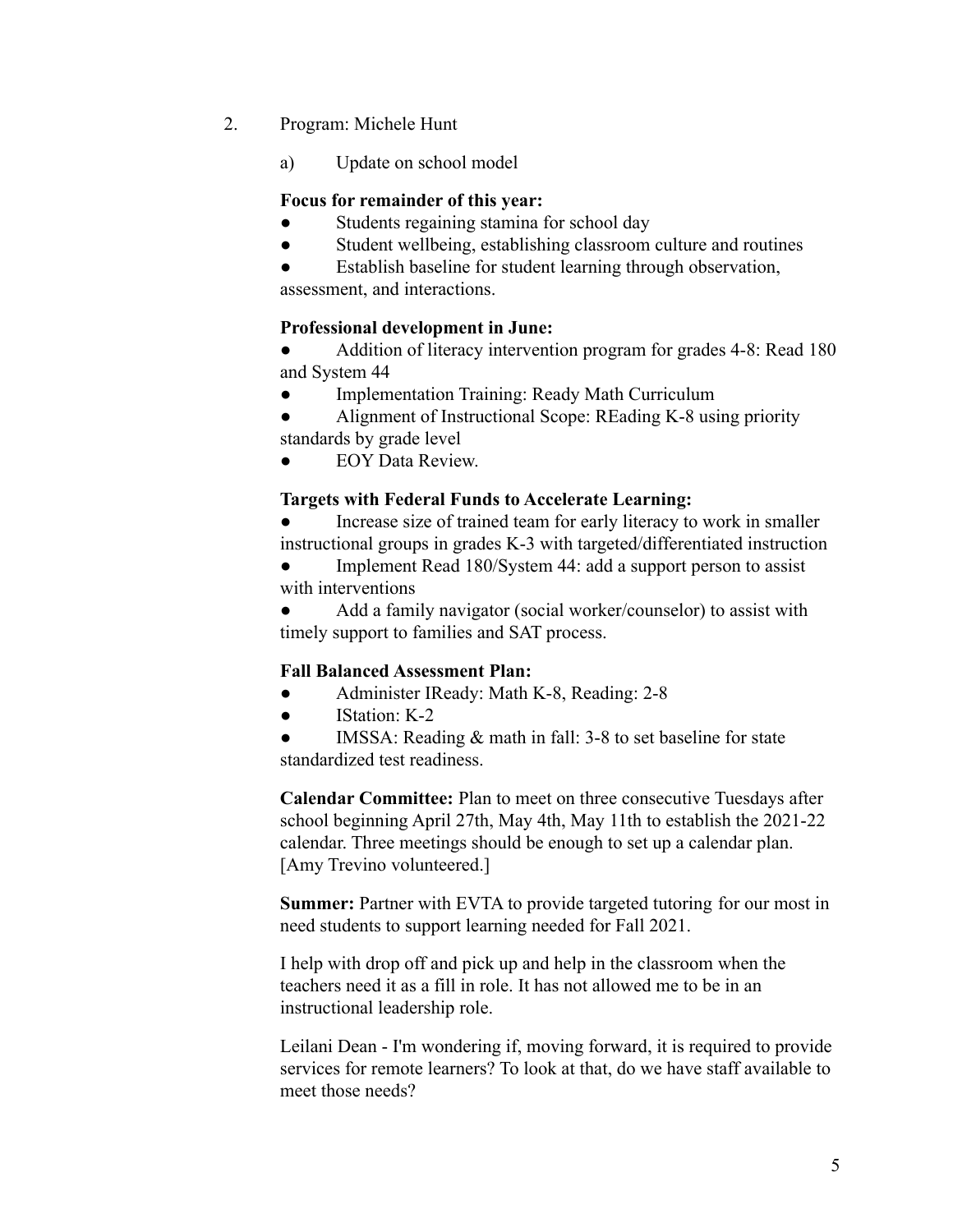Michele Hunt - The Literacy staff will be that person. What a student has to meet when the school is in this model. Pushing for the 100% model right now. The classrooms will have to continue to be socially distanced. We won't be there yet with student vaccines. The PED wants to phase out remote learning. We are required to provide services to remote learners but to focus on in person learning. Keep building student confidence if a student has to be home. Concurrent instruction where students who are home can integrate into the classroom. We have to interact quite a bit with parents at home. My goal is to not have a separate mix of students in school and remote. There is a lack of progress in gaining reading skills.

Iris Thornton - How many students have stayed remote?

Michele Hunt - I have it in my director's report. Let me pull it up now. 155 (soon to be 157) in person, and 34 (soon to be 32) remote. There are 189 total students. So it is 82-83% in person and 17-18% remote.

Leilani Dean - Those who chose 100% online, is there a cultural difference?

Michele Hunt - It is school specific. All native students are at school except two students. We have given them tutors. We are looking for outliers for tutoring this summer. Tremendous needs have been identified. Through EVTA, we have some really great tutors. As the state is moving towards turquoise, they want fluidness with the model as far as an outbreak. Parents have been responsive by keeping kids home if symptomatic, taking tests, sending in results. It has really worked well. Students have done really well. Kids have been asking for mask breaks. The campus is very clean. We are a model of success. Covid medical task force says there is a very isolated case of kids at risk. Once the state provides guidance I will add it into our procedures and protocols. We keep getting clearer and clearer on how to proceed safely. It is a lot to keep track of. Kids are more and more relaxed (and safe) in the school environment.

3. Council Development: Jake Caldwell

Jake Caldwell - Everyone get your hours in. [He helped Leilani Dean on her questions about board trainings.]

4. School Advocacy: Andy Jones/Michele Hunt

Michele Hunt - Form post card from various board and staff feedback that they sent in.

5. Parent Advisory (FAC): Michele Hunt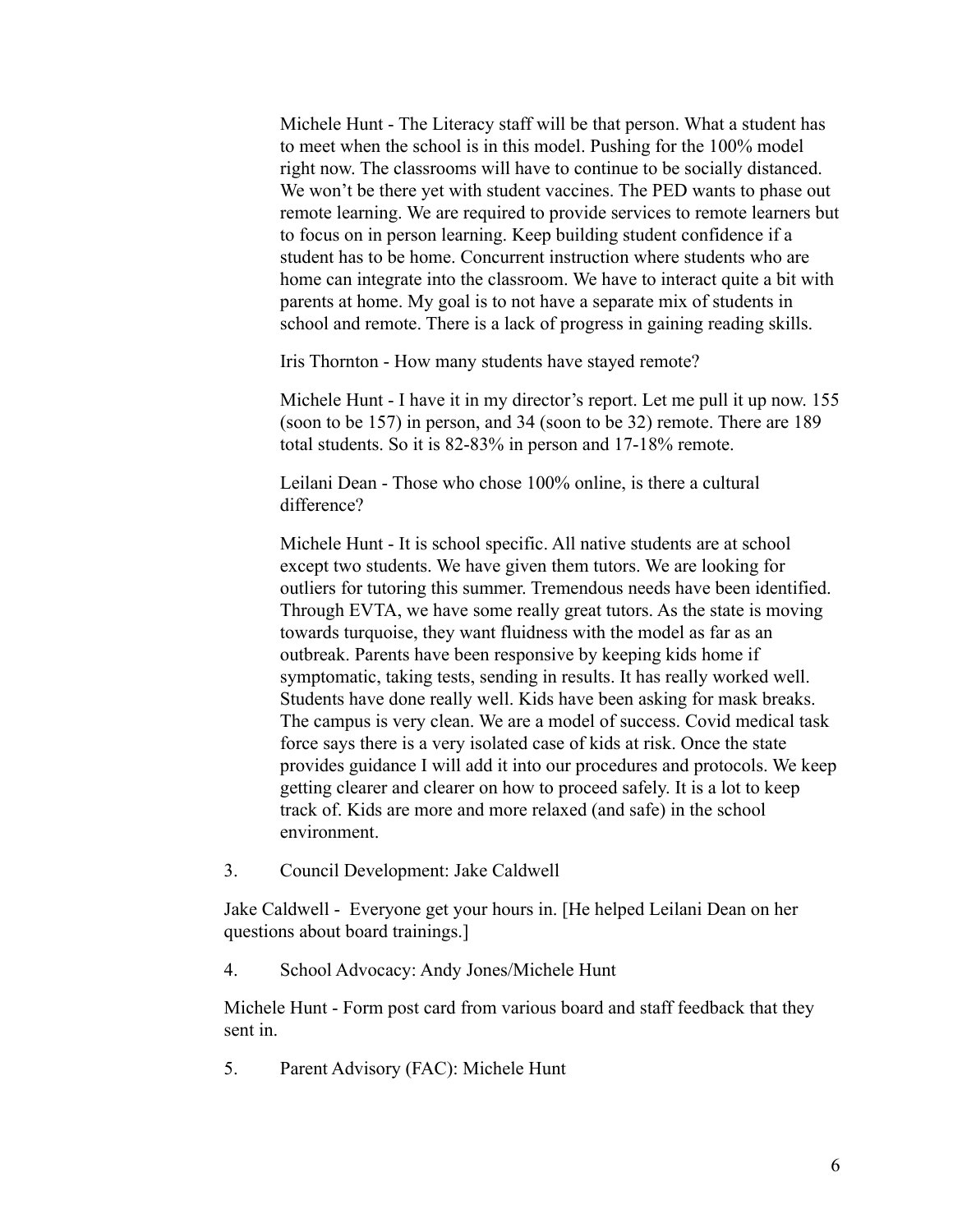Michele Hunt - They met this morning. Their focus is on continuing to advocate for the teachers. May 3-7 is teacher appreciation week and they are giving them cash and a folded prayer card. They are revamping their fundraising efforts and meeting with the Taos Community Foundation. They are having their strategic session in June and looking to leverage funds for the next year.

- D. Director's Report
	- 1. Lottery Update, drawing set for April 23, 2021

Michele Hunt - [Presented the Director's Report (see Addendum 2, pg. 12).] There were 89 applicants for the lottery, which is low as compared to two years ago. This is either the new paradigm or no one is thinking of it. We will have a waiting list for all grade levels except eighth grade. There are a couple of retentions, we are working through that process. It's a delicate piece. As quickly as we can get those considerations resolved we will fill the spaces.

One percent of our student body have trauma in their lives. They have tele therapy at school.

2. Data update: academic, attendance, wellness

Michele Hunt - This data does not include remote learners. The data from the kindergarten and first grades show that very few are at the level they should be. Only at 30% of phonemic awareness. In first grade we have more students at the lower level. We have a lot of work to do in these areas. Second grade will be testing this week. It is going to take a village to get literacy levels going. Literacy is looking like a very big focus for us.

Jake Caldwell - We are at the point where we can start testing to see where we're at. The kids are lucky to be at Anansi.

Michele Hunt - There is a paradigm shift with kids in what they see as important. Kids are not thinking about their learning, school, and future learning. There is a disillusionment of students towards learning. Clarity of data. How many tools and shortcuts kids have found online, so they are not keeping their skills sharp. In real time, watching them solve problems is eye opening to us. Kids are persevering through loss, how do we rebuild stamina? They haven't had to stick with it in a remote model.

## V. New Business

A. Discussion: Terms ending for Board Members & Recruitment for New Board Members

Jake Caldwell - [Shared a spreadsheet on members and their terms.] I shouldn't put words in Andy's mouth, but I think he wants to phase out. Anyone who has been on the board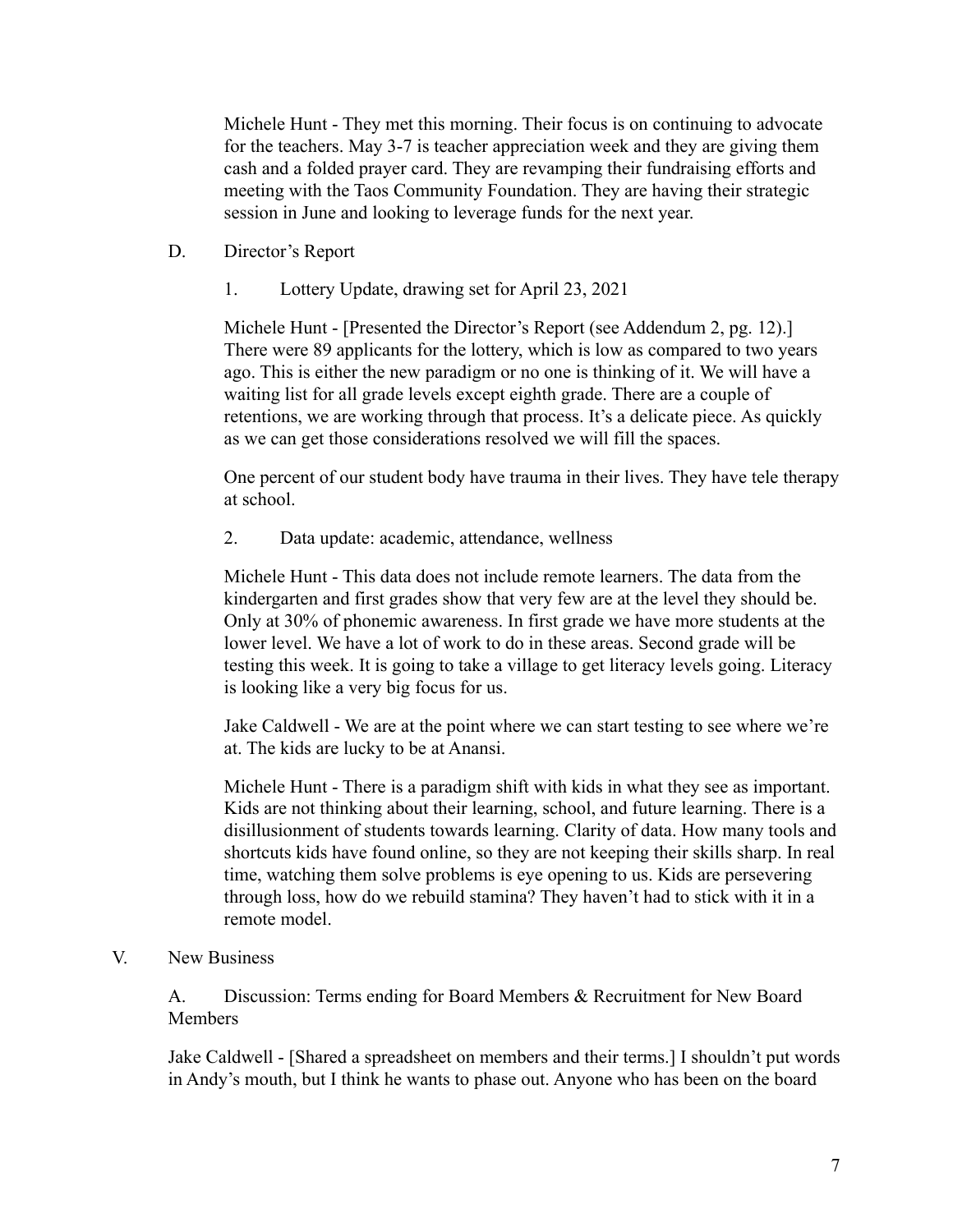for two years we should be looking at recruiting someone new. Is it fair to be asking people right now?

Michele Hunt - Yes, I think it is fair to be asking. We can use the Parents as Partners renewal form. If we have some form of introduction to governance council.

Jake Caldwell - When will these packets go out?

Michele Hunt - In the next couple of weeks.

Jake Caldwell - I put a link to the spreadsheet in the chat. The training spreadsheet also. It's a helpful reminder of where we are all at. The key to signing up for these trainings, is to email that address (PED Charter School Division).

Michele Hunt - There is some training happening, I get in my email.

B. Governance Council Review and Reflection

Jake Caldwell - Michele you prompted this one. I know there is an exercise we can go through that we haven't, maybe due to covid and google meets. Can we be really transparent about what you want out of this review and reflection and what you want out of the director evaluation on the agenda later in the meeting.

Michele Hunt - There has been a self evaluation form from when Dan Greenwald was president. I can email you that form as a starting place. I can also email what has been used in the past.

Jake Caldwell - I have been looking through our drive and a template we should use. Should we go over this in the meeting or should we take time individually and go over it in the next meeting. Each governance council members put their x in boxes

Michele Hunt - You can create a google form. I suggest that everyone fills it out in their own time.

Jake Caldwell - I will create a google form so answers can be scaled.

## VI. Old Business

A. None

VII. Executive Session - [Limited to personnel matters, student discipline-Director]\*

(none):

A. Annual Director Performance Review

Jake Caldwell - I don't think we need to go into Executive Session but we can if you think. Michele can you share your expectations and what you want out of a performance review. Does this need to relate to contract renewal or not?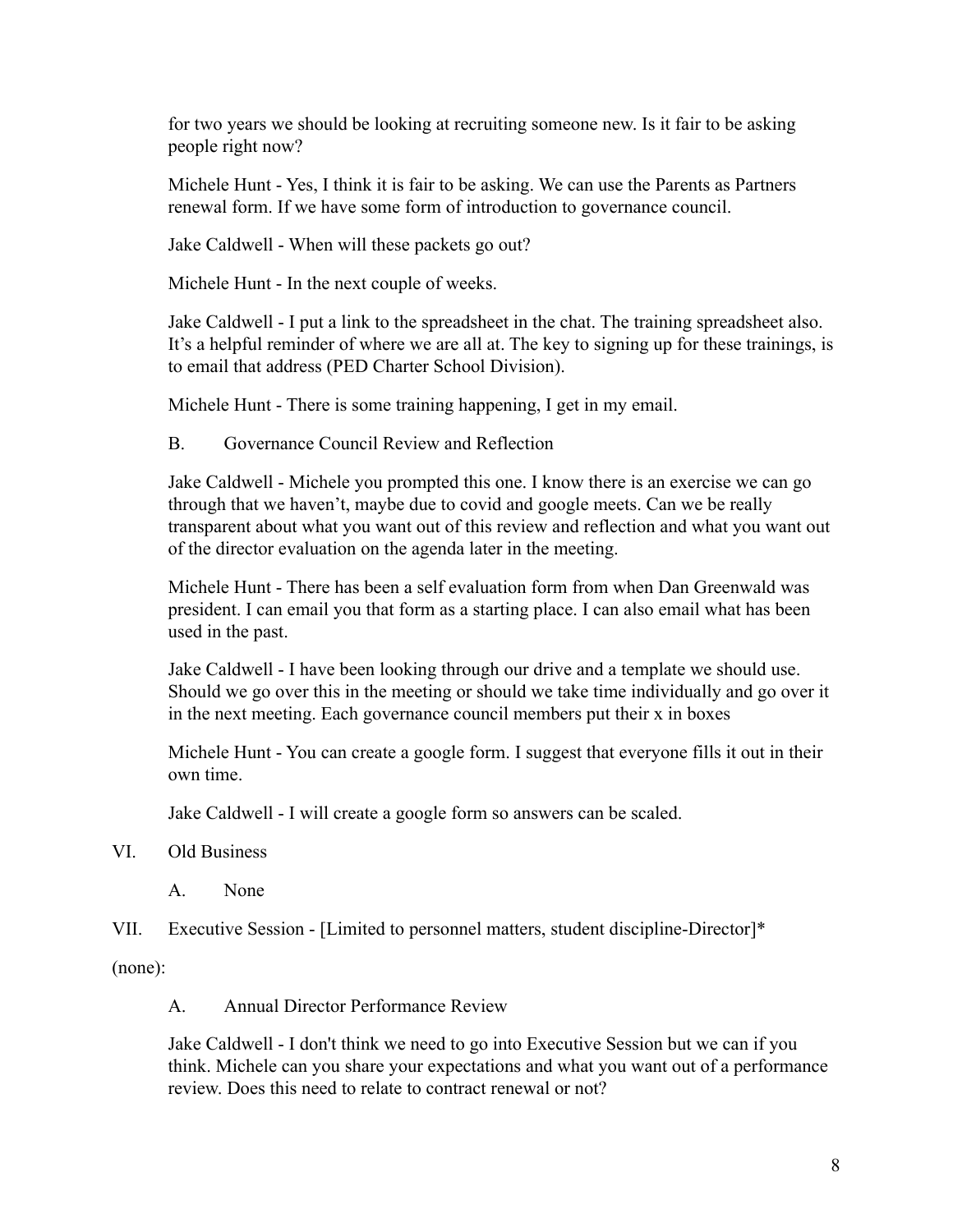Michele Hunt - The legislature approved a 1.5% increase to all staff. We can choose to exceed their expectations on that or not. It's a unique year so I don't know how to evaluate. Teachers are not being evaluated. Gather data from all the sources, you always do. We can look at ways we have in the past but also add in how the pandemic has changed things. Feedback from faculty, school community, and board. I'm fine to help guide with the process or Andy knows how to do that. It's important.

Jake Caldwell - We need to do it and we need to make it meaningful. Let's have a discussion. In the past, surveys have been sent out. We can repurpose those surveys. People are pretty fatigued to surveys and forms right now. Is anyone willing to assist in helping to make a covid year appropriate system of evaluation. [Leilani Dean is willing to work with Jake on that.] One of the urgencies of the evaluation is compensation. It would be nice to have some time and do it right. Before the end of the fiscal year.

Michele Hunt - Giving it time is fine as far as the teachers perspective. My evaluation does not need to be tied to financial compensation right now. I'm not so much thinking of that. You have time to take this into June. If I had a contract by the end of June, that would be good because I plan my professional and personal growth for the next school year over the summer.

Jake Caldwell - I don't think it has to take until June but it's nice to know we can. Between me and Leilani we can come to a consensus and share with the governance council. We should discuss compensation soon and we can bring it back to the council.

- VIII. Items for May 19, 2021 agenda
	- Audit Report
	- Board Recruitment
	- GC Evaluations
	- Director's Evaluation
	- Calendar 2021-2022

Leilani Dean - Can we ask the teachers to report on the remote learners in the leadership team report?

Michele Hunt - We could ask the teachers to include information about the remote learners.

- IX. Roles and Responsibilities
	- A. Jake Caldwell
		- 1. Send the current roster of GC members to the PED.
		- 2. Prepare agenda for May.
		- 3. Director performance evaluation.
		- 4. GC evaluations.
		- 5. Get training credits.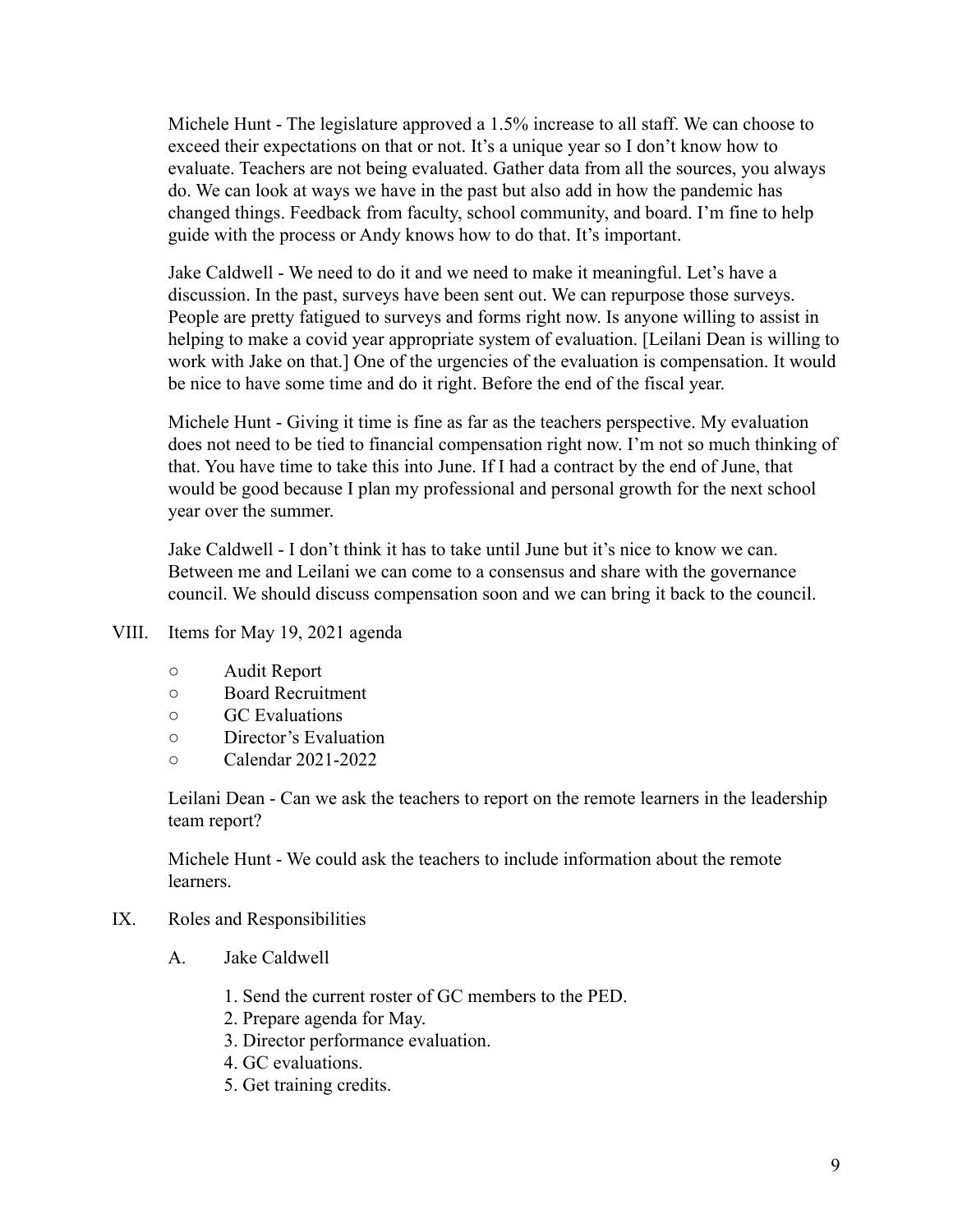- B. Andy Jones (not present)
- C. Aaron Livingston (not present)
- D. Angela Scarlata
	- 1. Work on these meeting minutes.
- E. Elaine Taylor
	- 1. Attend budget committee meetings.
- F. Iris Thornton (left the meeting early)
- G. Amy Trevino
	- 1. Attend calendar meetings.
	- 2. Standby to help with surveys.
	- 3. Get training hours.
- H. Leilani Dean
	- 1. Work with Jake on evaluations.
	- 2. Contact state about training hours needed.
	- 3. Continue with training hours.
- I. Michele Hunt
	- 1. Send Jake director evaluation info.
	- 2. Schedule and facilitate calendar committee meetings.
	- 3. Review former GC member recruitment documents.
	- 4. Work with the budget committee.
	- 5. Ask leadership folks to include remote learners in their report.
- X. Final Comments and Announcements
- XI. Adjournment (action)

*MOTION: I, Angela Scarlata, move to adjourn the Anansi Charter School Governance Council meeting. Seconded by Elaine Taylor. X All Approved {X indicates All Approved} Adjourned at 7:41pm.*

| Presi<br>∴dent∙ | - <b>.</b> . | 140/0024 |
|-----------------|--------------|----------|
|                 |              |          |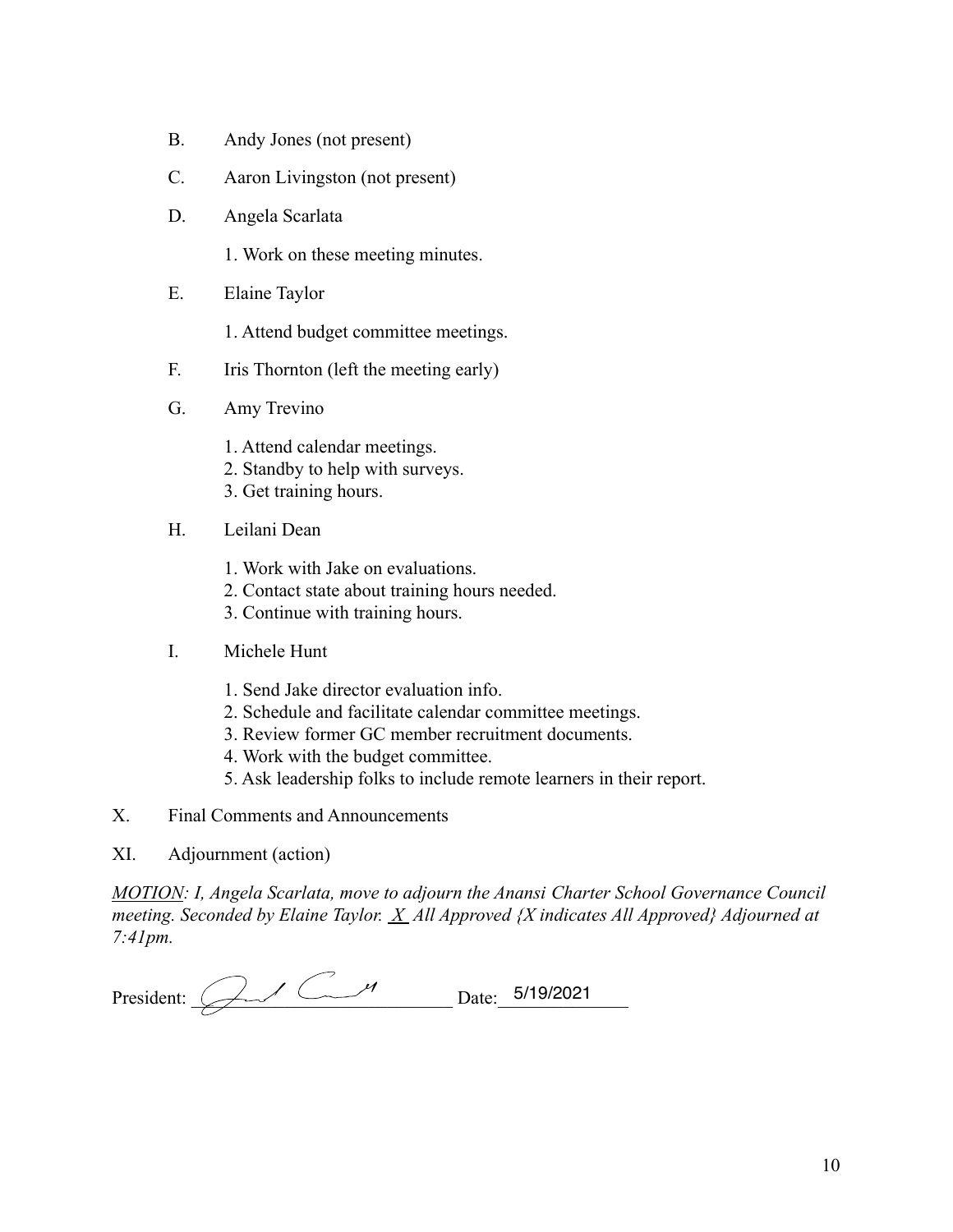## Addendum 1

## LEADERSHIP BRIEFING TO GOVERNANCE COUNCIL FOR MARCH

The Anansi staff is amazing! You should see the work and dedication that is going into getting ready for in person learning next week. I am so proud to work with such dedicated and devoted individuals.

K- Getting ready for in person learning, starting our science curriculum, Animals Two by Two

1<sup>st</sup>- First Grade is working diligently to create a platform that is successful for all students!!! I am very hopeful in the flexible and loving 1st Grade community that has been established. I'm happy to end my Anansi Career with in person students and colleagues. I respect those choosing remote, and will do my best for continued success both emotionally and academically.

Ms T

 $2<sup>nd</sup>$ - shimmering rainbows and plants are manifesting in the 2nd grade room.

Exciting ideas are brewing for back to school.

16 students are set up to attend in person.

We will wrap up our New Mexico unit, then continue with Mexico and life science.

3rd grade this past month has been perfecting the 4 different sentence types with some very silly stories! In math we have been having a great time learning about liquid capacity and volume and noticing the MANY different types of containers around our homes that liquids come in!

4th Grade: Created mini short stories about a famous person using the graphic novel style. 20 Students returning for F2F!

5-8 – Working hard to prepare for in person learning and also supporting at home learners.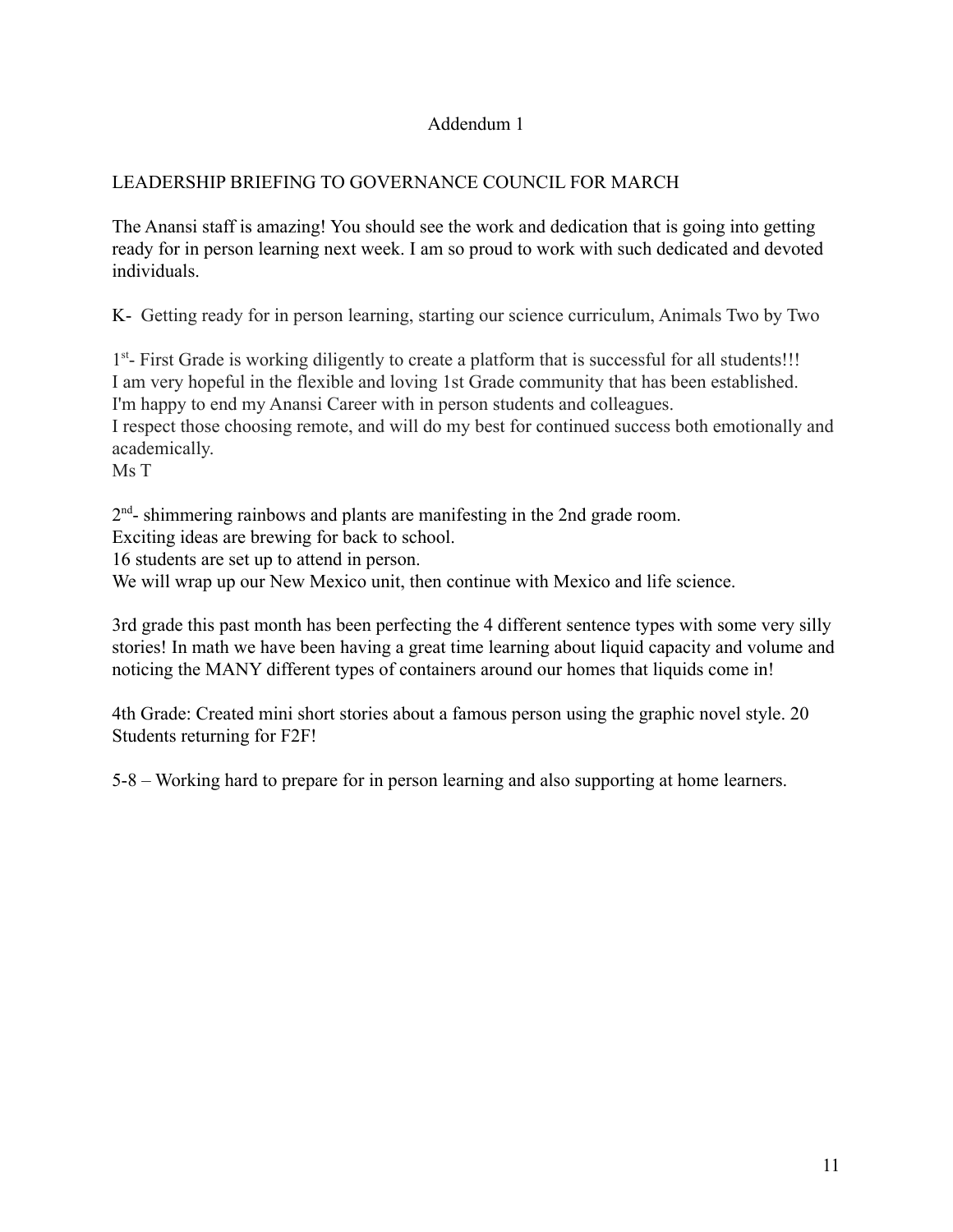## Addendum 2

# **Director's Report April 21, 2021**

**Lottery Update:**

| Grade               | #<br><b>Students</b><br><b>Returning</b> | # Students<br>considered<br>for<br><b>Retention</b> | # Siblings of<br>currently<br>enrolled<br><b>students</b> | # Openings<br>in the class | # Applicants in<br>Lottery |
|---------------------|------------------------------------------|-----------------------------------------------------|-----------------------------------------------------------|----------------------------|----------------------------|
| <b>Kindergarten</b> | <b>NA</b>                                | $\mathbf{1}$                                        | 10                                                        | $9 - 10$                   | 31                         |
| <b>First</b>        | 20                                       | $\mathbf 1$                                         | 1                                                         | $0 - 2$                    | 12                         |
| <b>Second</b>       | 21                                       | $\mathbf{1}$                                        | $\overline{0}$                                            | $1 - 2$                    | 11                         |
| <b>Third</b>        | 22                                       | $\boldsymbol{0}$                                    | $\mathbf 0$                                               | $\boldsymbol{0}$           | 14                         |
| <b>Fourth</b>       | 22                                       | $\mathbf 0$                                         | $\mathbf{0}$                                              | $\overline{0}$             | 8                          |
| <b>Fifth</b>        | 23                                       | $\mathbf{1}$                                        | $\overline{0}$                                            | $0 - 1$                    | $\overline{2}$             |
| <b>Sixth</b>        | 22                                       | $\mathbf 0$                                         | 1                                                         | 1                          | 5                          |
| <b>Seventh</b>      | 22                                       | $\mathbf 0$                                         | $\overline{0}$                                            | 1                          | 3                          |
| <b>Eighth</b>       | 19                                       | $\mathbf 0$                                         | $\mathbf 0$                                               | 3                          | 3                          |
| <b>Totals</b>       | 173                                      | 4                                                   | 11                                                        | 14-21                      | 89                         |

## **Data on Students:**

**In Person-Remote Learner Ratio**

| Grade         | # Students On<br><b>Campus</b> | # Students<br><b>Remote</b> | <b>Total Students</b> |
|---------------|--------------------------------|-----------------------------|-----------------------|
| Kindergarten  | 16                             | 4                           | 20                    |
| <b>First</b>  | 14                             | 8                           | 22                    |
| <b>Second</b> | 17 (18 soon)                   | $5$ (soon 4)                | 22                    |
| <b>Third</b>  | 19                             | 3                           | 22                    |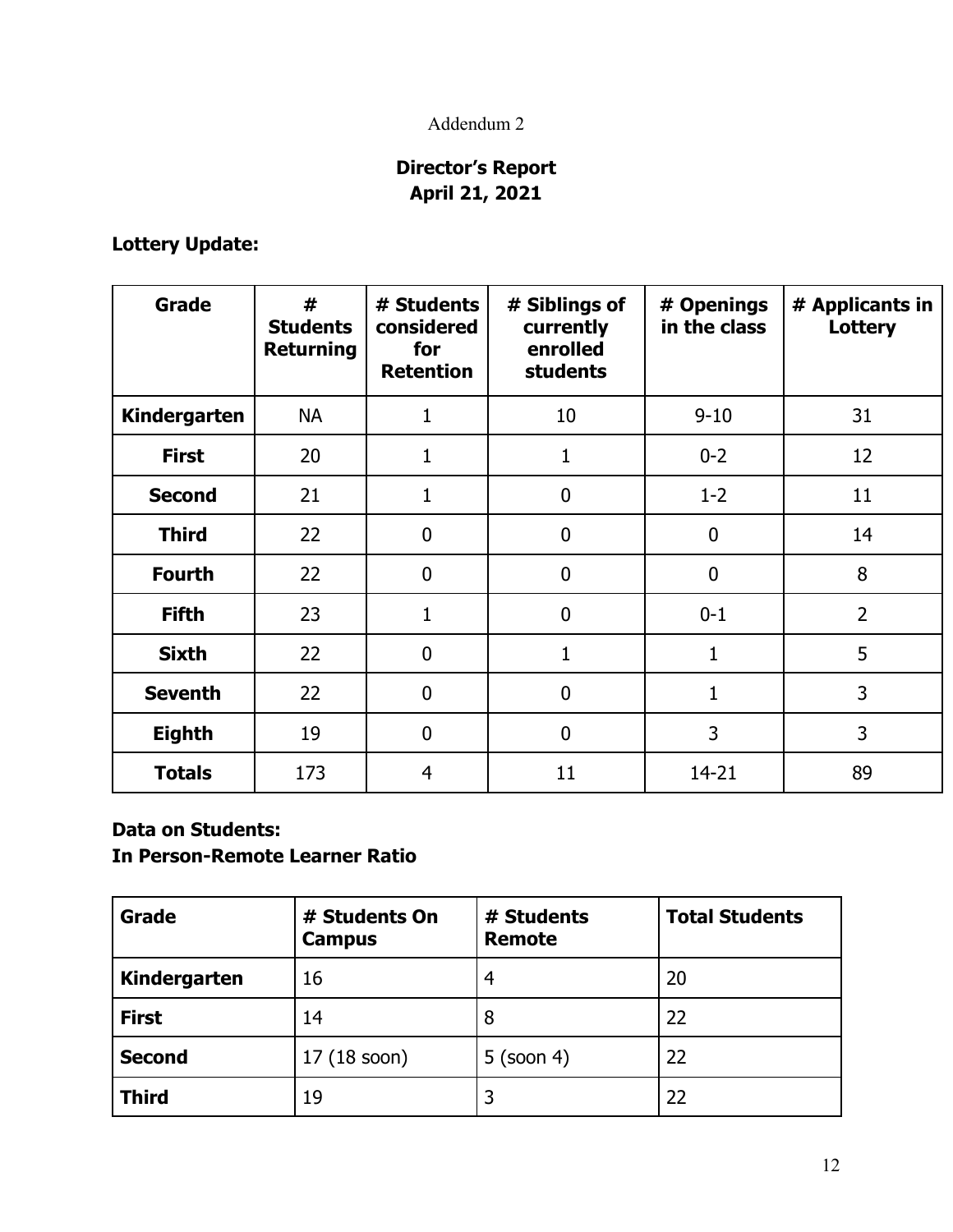| <b>Fourth</b>      | 20           | 2            | 22   |
|--------------------|--------------|--------------|------|
| <b>Fifth</b>       | 21 (22 soon) | $2$ (soon 1) | 23   |
| <b>Sixth</b>       | 19           | 4            | 23   |
| <b>Seventh</b>     | 17 (soon 18) | 3 (soon 2)   | 20   |
| <b>Eighth</b>      | 12           | 3            | 15   |
| <b>Totals</b>      | 155 (157)    | 34(32)       | 189  |
| <b>Percentages</b> | 82% (83%)    | 18% (17%)    | 100% |

## **Referrals for Counseling:** 1%

## **Attendance:** Needs to be calculated

**Istation Literacy Data:** Only on campus learners have been able to be assessed, we do not have data on our remote learner students.



## **Kindergarten:**